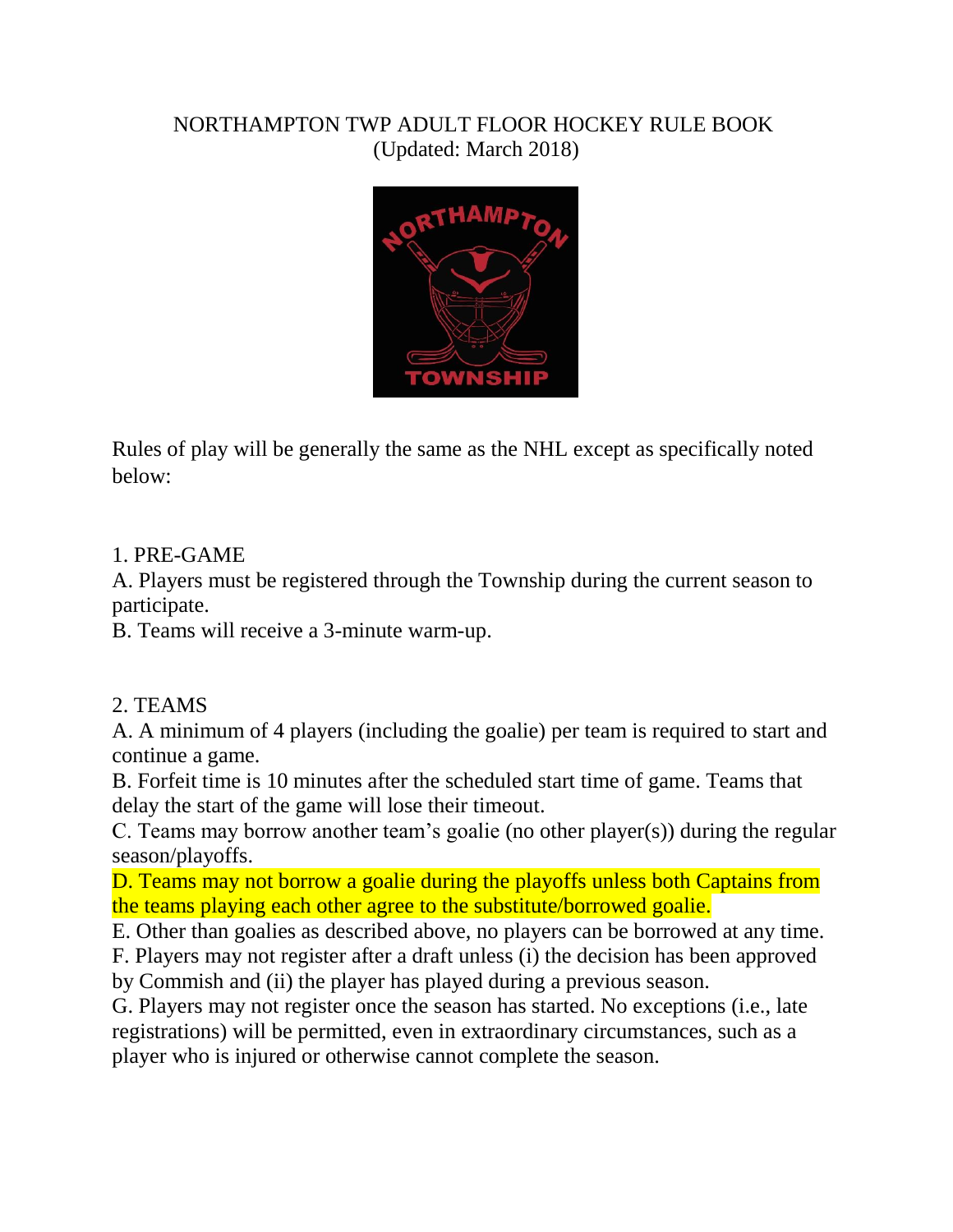## 3. EQUIPMENT

A. Failure to wear proper equipment can lead to injury, including from impact with the ball, sticks, other players and the playing surface and equipment. Therefore, forwards and defensemen should wear hockey helmet and hockey gloves. Goalies should wear a regulation goalie mask or hockey helmet with cage, leg pads, chestprotector, waffle-board for stick hand, and a goalie glove on their non-stick hand. B. By the second game of the season, all players (excluding goalies) must wear a shirt with a number on back. The number must be fully visible and remain on the shirt the entire game. Teams will be given a 2-minute penalty to start the game if they violate this rule. If both teams violate the rule, both teams will be assessed a penalty and the game will begin as 3 on 3.

## 4. GAME TIME

A. Games will consist of 3 periods of 15 minutes each with a running clock except for stoppages listed below.

B. The clock stops for any whistle when 2 minutes or less is left on the game clock unless a team has a 3 goal or more lead.

C. The referee, at his discretion, can stop the clock for other reasons he finds necessary (i.e. injury, lost ball, etc.)

D. A 1-minute intermission will separate each period and prior to each overtime period in the playoffs.

E. There is no intermission at the end of the third period during the regular season prior to the 5-minute sudden-death period or prior to the shootout.

F. Each team is allowed 1 timeout per regular season game lasting 1 minute in duration. A team may call timeout at a stoppage of play only.

G. Each team is allowed 1 timeout per overtime in playoff games only.

H. Any player on a team can call a timeout by notifying the ref. Timeout will begin when instructed by the ref, in the ref's discretion based on the ref's determination that a timeout was requested.

I. Overtime in regular season is a 5-minute, sudden-death period with the clock stopping for every whistle in the last 2 minutes. If the game remains tied, the game will be decided by a shootout, best of 3 or more until one team has scored more shootout goals than the other.

J. Overtime during playoffs will be a regulation 15-minute sudden-death period.

K. Teams switch sides after each period except during regular season overtime and shootouts.

L. A regular season game will end if a team is up by 7 or more goals with 5 minutes to play or less in the 3rd period or if a team is up by 10 or more goals after the second period.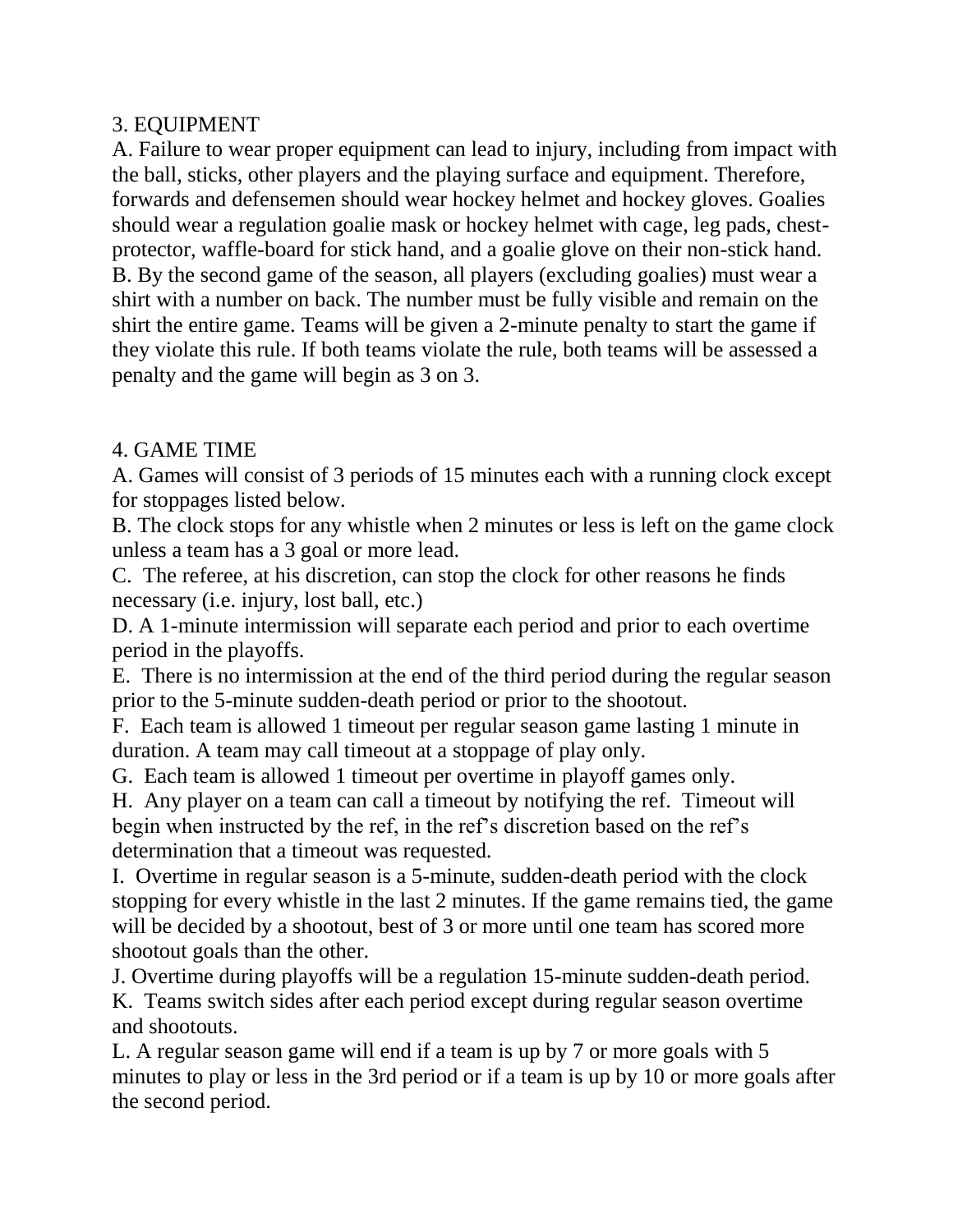M. Playoff games have no mercy rule.

N. The ref can end a game at any time in his sole discretion if he believes there is a safety issue. The score at the time that the game is called by the ref will apply to the teams' records.

### 5. PLAYING THE GAME

A. Offsides will only apply on face-offs.

B. There is no "icing."

C. There are no two-line passes.

D. This is a non-checking league. Incidental contact, i.e., contact made while players are going for the ball, will be permitted.

E. A ball should be considered live off any wall or any other feature, furniture or fixture, unless the ball lands outside the boards, or inside the basketball three-point line painted on either side of the court. If the ball hits the ceiling, a person outside the boards, and/or hits any wall, feature or fixture and lands outside the boards or in a basketball three-point line, the ref should blow the play dead. Play should always continue to the whistle. After the whistle, the faceoff will be in the nearest faceoff circle (e.g., if the ball hits the wall behind the goalie and lands inside the three-point line, the faceoff will be in the nearest faceoff circle in the goalie's defensive zone).

F. The final call of the referee after a whistle and before play resumes (i.e., the ball is dropped by the ref in a face-off circle) is the official call. That call is not subject to review, dispute or challenge. There will be times the ref needs to blow the whistle first, and assess the situation second. Those may include times when player safety is a concern, such as when players are digging in the corner or in front of the net during a close game, and there is potential for injury. This is, after all, a nonchecking league.

# 6. PENALTIES

A. Minor penalties will result in the player serving a 2-minute penalty. A player who receives 3 minor penalties of any combination shall be disqualified for the remainder of the game. Exceptions can be made by the ref in consultation with the Commish in the case of 3 minor penalties determined to be accidental or nonaggressive.

B. Major penalties will result in the player serving a 4-minute penalty. Two major penalties in a game result in an ejection.

C. Misconduct penalties will result in a player ejection. Misconduct penalties include: